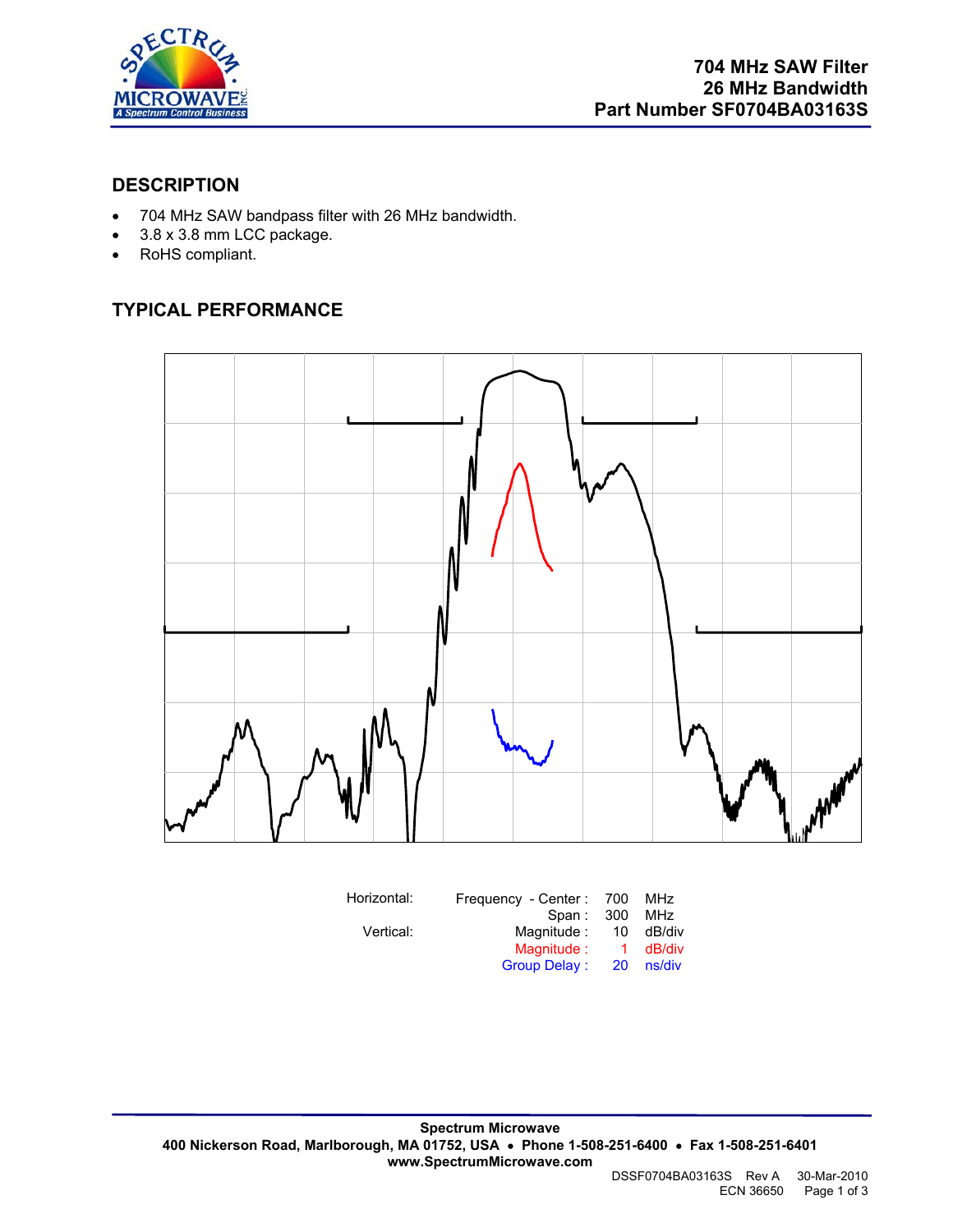

#### **SPECIFICATION**

| Parameter                                             | <b>Min</b>               | <b>Typ</b> | <b>Max</b> | <b>Units</b>    |
|-------------------------------------------------------|--------------------------|------------|------------|-----------------|
| Nominal Center Frequency F <sub>c</sub>               | $\overline{\phantom{a}}$ | 704        |            | <b>MHz</b>      |
| Passband                                              | 591                      |            | 730        | <b>MHz</b>      |
| Maximum Insertion Loss over the Passband              |                          | 4.0        | 4.2        | dB              |
| <b>Absolute Delay</b>                                 |                          | 30         |            | ns              |
| Rejection (0.3 to 629 MHz)                            | 40                       | 52         |            | dB              |
| Rejection (629 to 678 MHz)                            | 10                       | 20         |            | dB              |
| Rejection (730 to 779 MHz)                            | 10                       | 15         |            | dB              |
| Rejection (779 to 1004 MHz) <sup>1</sup>              | 40                       | 52         |            | dB              |
| Rejection (1004 to 1154 MHz) <sup>1</sup>             | 50                       | 55         |            | dB              |
| Amplitude Variation over the Passband                 |                          | 1.6        | 1.7        | $dB$ $p-p$      |
| Group Delay Ripple in Passband                        |                          | 15         | 100        | ns p-p          |
| Source/Load Impedance                                 |                          | 50         |            | ohms            |
| Temperature Coefficient of Frequency, Tc <sup>2</sup> |                          | $-70$      |            | ppm/°C          |
| Ambient Temperature (Tref)                            |                          | 23         |            | $\rm ^{\circ}C$ |

Notes: 1. Absolute level

2. Typical shift of filter frequency response with temperature is  $\Delta f = (T - T_{ref})^*Tc^*Fc$ .

#### **MAXIMUM RATINGS**

| Parameter                   |     | Max | Units               |
|-----------------------------|-----|-----|---------------------|
| Storage Temperature Range   | -45 | 85  | $\hat{\phantom{a}}$ |
| Operating Temperature Range | -20 | 55  | $\sim$              |
| Input Power Level           |     |     | dBm                 |

#### **MATCHING CIRCUIT**



#### Notes:

- 50 ohm single ended operation.
- Matching components are not required.